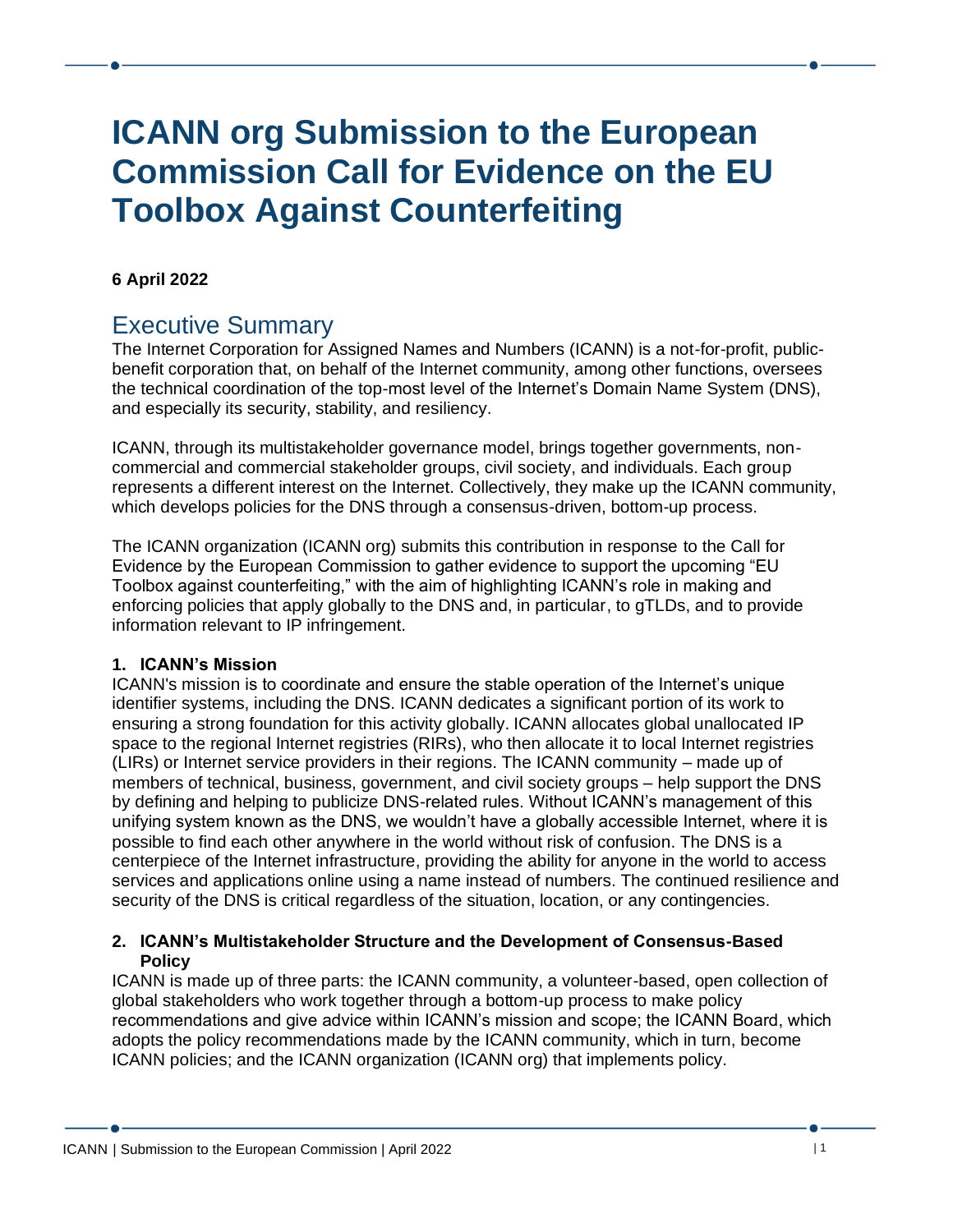The ICANN Bylaws make it clear that ICANN should support broad, informed participation reflecting the functional, geographic, and cultural diversity of the Internet in the multistakeholder policy development process. To this end, ICANN supports a number of diverse, communitybased structures that collectively make up the ICANN community and are organized into three Supporting Organizations and four Advisory Committees. Within each of their specific remits as defined in the Bylaws, the Supporting Organizations develop policy recommendations through documented, bottom-up, transparent processes. The Address Supporting Organization focuses on policy issues relating to the operation, assignment, and management of Internet addresses; the Country Code Names Supporting Organization is responsible for developing and recommending to the ICANN Board of Directors global policies relating to country-code top-level domains; and the Generic Names Supporting Organization (GNSO) is responsible for developing and recommending substantive gTLD policies to the Board.

In relation specifically to this Call for Evidence, it may be helpful to note that the GNSO consists of a number of stakeholder groups that include gTLD registry operators and registrars who are bound by their respective Registry Agreements (RA) (for gTLD registry operators) or ICANN's Registrar Accreditation Agreement (RAA) (for registrars); commercial interests represented through the business, intellectual property, and Internet service provider and Internet connectivity provider constituencies; and civil society, academic and other non-commercial interests represented through the non-commercial stakeholder group. Policy development within the GNSO is managed by the GNSO Council, which comprises elected representatives from all of these stakeholder groups, and three other members appointed by ICANN's Nominating Committee.

The four Advisory Committees provide advice to the Board and to the ICANN community on matters within ICANN's mission that may have an impact on various interests and issues. For example, Internet end-users (via the At-Large Advisory Committee); public policy and government concerns (via the Governmental Advisory Committee); the operation, administration, security, and integrity of the Internet's root server system (via the Root Server System Advisory Committee); and the security and integrity of the Internet's naming and address allocation systems (via the Security and Stability Advisory Committee).

All four Supporting Organizations and three Advisory Committees seek to make decisions by consensus. There are specific requirements, such as voting thresholds, which govern the Board's decision whether to adopt or ratify policy recommendations that are developed through community consensus.

For the purposes of this Call for Evidence, two additional fundamental characteristics of ICANN's multistakeholder, consensus-based policy development and advice model should be noted. First, ICANN's accountability and transparency obligations require that any policies under consideration by the Board and that substantially affect the Internet, or third parties must be published prior to any Board action, to allow the public a reasonable opportunity to provide the Board with input about the proposed policies.

Second, ICANN's contracts with gTLD registry operators and registrars include a specific obligation for these contracted parties to comply with all gTLD policies related to subject matter covered by their contracts that are developed by community consensus through the GNSO policy process, approved by a GNSO Council supermajority vote, and adopted by the Board. Typically, these are referred to as "consensus policies." Notably, the Board can only reject consensus policy recommendations through a vote of at least two-thirds of the Board, and only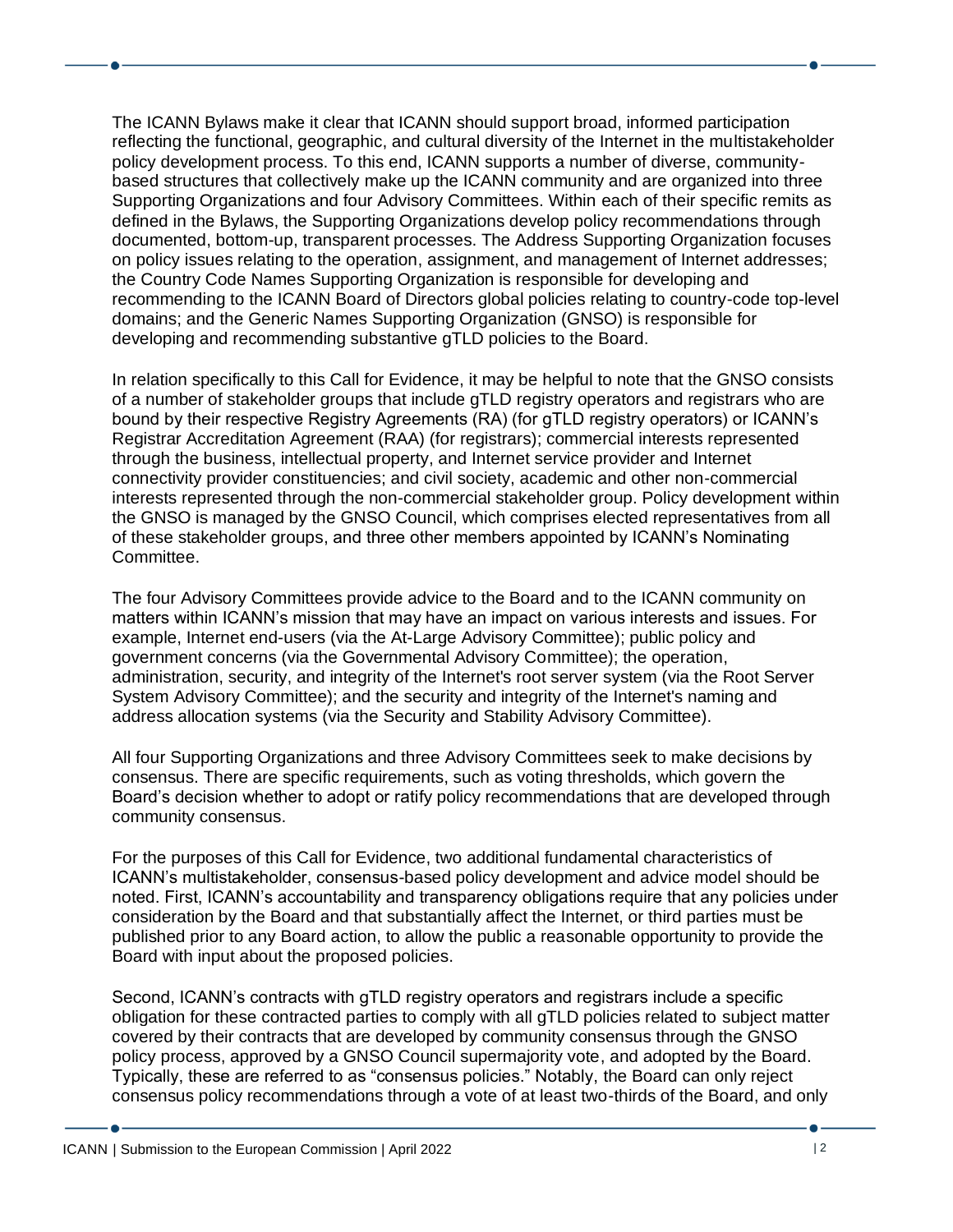on the basis that the recommendations are not in the best interests of ICANN or the ICANN community. Thus, in addition to their existing responsibilities and obligations as laid out in each RA and RAA, ICANN's contracted parties are also subject to consensus policies developed by the global multistakeholder community. One example of such a consensus policy that is relevant to trademark rights-holders is described further below.

### **3. Policies Concerning Generic Top-Level Domains**

ICANN policy and contractual requirements govern the practices of gTLD domain name registries and registrars. This covers approximately 206 million domain names globally. The remaining names belong to country code TLD operators, which set their own policies.

ICANN policy and contractual requirements for gTLD registry operators and registrars operate alongside applicable laws and regulations. Thus, ICANN policies and contractual requirements can only be applied within the bounds of such applicable laws and regulations.

ICANN policies and contracts cannot modify or circumvent applicable laws. ICANN org does not enforce laws; this is a task for governments. Rather, ICANN org enforces its own agreements and consensus policies that are developed by the ICANN community.

Importantly, ICANN can only act within its limited remit. The ICANN Bylaws make clear that ICANN's role does not extend to the regulation of online content, nor beyond the activities specifically recognized in the Bylaws. The Bylaws recognize the following activities as falling within ICANN's limited mission: the allocation and assignment of names in the root zone of the DNS, and coordinating the development and implementation of policies for which uniform or coordinated resolution is reasonably necessary to facilitate interoperability, resilience, security, and stability of the DNS; the facilitation of the operation and evolution of the DNS root name server system; the coordination of the allocation and assignment of the top-most level of Internet Protocol numbers and Autonomous System numbers; and the collaboration with other bodies, as appropriate, to provide registries needed for the functioning of the Internet as specified by Internet protocol standards development organizations. The Bylaws specifically state that "ICANN shall not regulate (i.e., impose rules and restrictions on) services that use the Internet's unique identifiers or the content that such services carry or provide…" outside the express scope of the activities described above.

While gTLD registries and registrars, as online intermediaries, may play a role in this area, activities specifically focused on online content are beyond ICANN's remit.

#### **3.1 Registry and Registrar Abuse Obligations and ICANN Enforcement**

ICANN org monitors the compliance with and enforces the obligations prescribed in the RA, RAA, and the consensus policies developed by the global multistakeholder community. ICANN-accredited registrars must enter into a template [RAA](https://www.icann.org/resources/pages/approved-with-specs-2013-09-17-en#raa) with ICANN. Thus, all gTLD registrars are party to identical agreements with ICANN. By contrast, there are variations among the current Registry Agreements that gTLD registry operators have in place with ICANN because the approach to the contents of these agreements has evolved over time. Many (but not all) registry operators have signed onto the [Base Registry Agreement.](https://www.icann.org/en/registry-agreements/base-agreement) Each of the individual gTLD registry agreements is accessible on the [ICANN website.](https://www.icann.org/en/registry-agreements?first-letter=a&sort-column=top-level-domain&sort-direction=asc&page=1)

ICANN-accredited domain name registrars are subject to specific obligations to address abusive registrations of domain names, including reports of intellectual property (IP) infringement. Section 3.18 of the 2013 RAA requires registrars to maintain an abuse point of contact to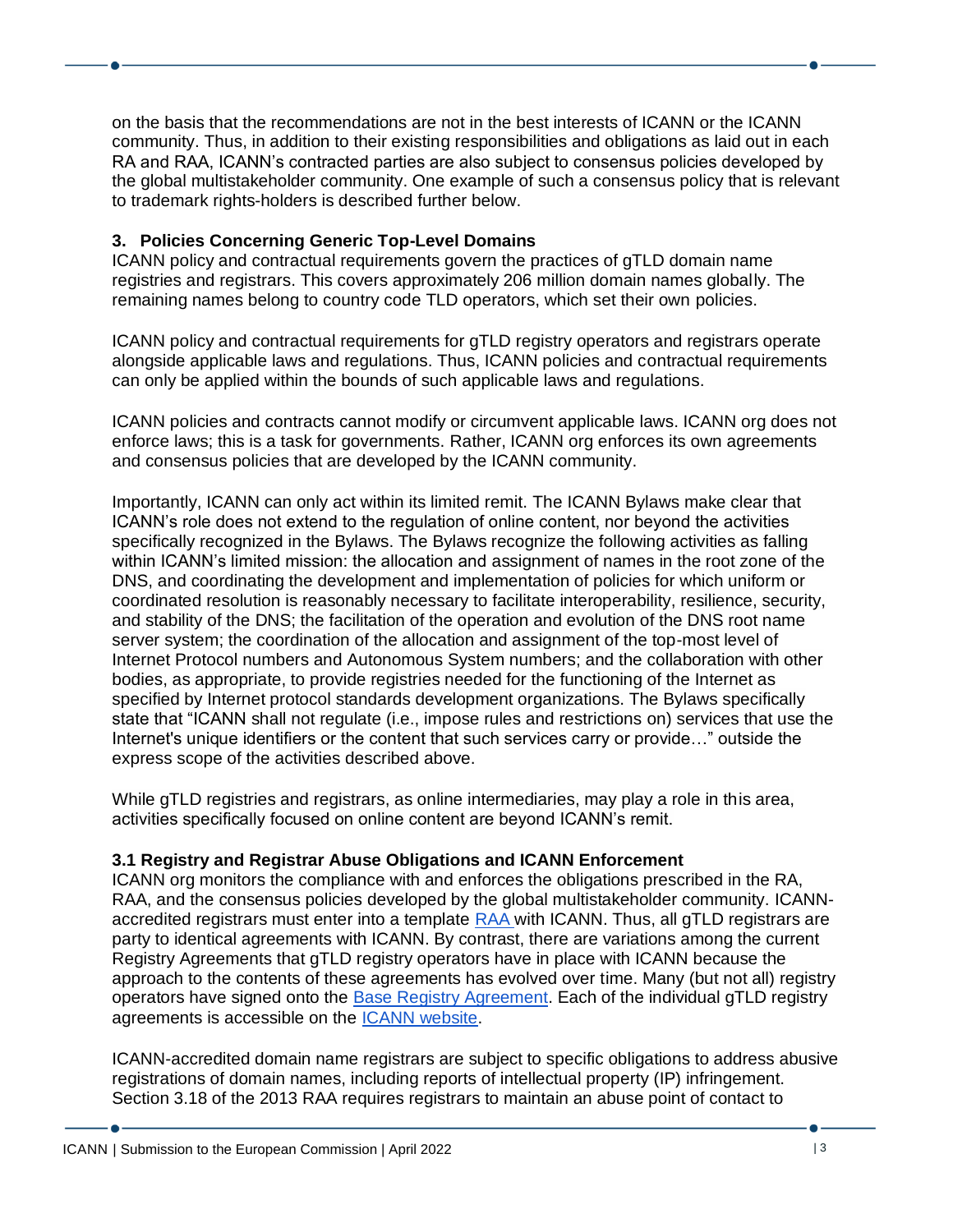receive "reports of abuse involving Registered Names sponsored by Registrar, including reports of Illegal Activity," and to "take reasonable and prompt steps to investigate and respond appropriately" to any reports of abuse. Section 3.18.2 requires each registrar to establish and maintain a dedicated abuse point of contact, monitored 24x7, to receive reports of illegal activity by law enforcement, consumer protection, quasi-governmental, or similar authorities. It also requires the review of well-founded reports of illegal activity submitted to these contacts within 24 hours by an individual who is empowered by the registrar to take necessary and appropriate action in response to the report.

Generic top-level domain registry operators are also subject to abuse obligations. Specification 6, Section 4.1 of the Base Registry Agreement requires each registry operator to provide to ICANN and publish on its websites contact information (including email, mailing address and primary contact) for handling inquiries related to malicious conduct in the TLD, and to provide ICANN with prompt notice of any changes to such contact details.

ICANN Contractual Compliance enforces these obligations through addressing complaints, registrar audits, and proactive monitoring. During the 12-month period of February 2021 – January 2022, ICANN Contractual Compliance [received](https://features.icann.org/compliance/dashboard/2022/0122/top-5-by-volume) almost 3,100 complaints concerning registrars' abuse obligations. Of these, approximately 1,200 were [identified](https://features.icann.org/compliance/dashboard/2022/0122/obligations-detail) by the complainant as involving copyright or trademark infringement. Details on how these types of complaints were resolved are available [here.](https://features.icann.org/compliance/dashboard/2022/0122/obligations-detail) Finally, the most recent Contractual Compliance audit of registrars focused on compliance with DNS abuse obligations. Results of that audit are available [here.](https://www.icann.org/en/announcements/details/results-of-the-audit-on-registrars-compliance-with-dns-abuse-obligations-24-8-2021-en)

#### **3.2 gTLD Domain Name Dispute-Resolution Mechanisms of Interest to Intellectual Property Holders**

ICANN has implemented multiple dispute-resolution and rights-protection mechanisms of interest to IP rights holders. The most well-known, the [Uniform Domain Name Dispute-](https://www.icann.org/resources/pages/help/dndr/udrp-en)[Resolution Policy \(UDRP\),](https://www.icann.org/resources/pages/help/dndr/udrp-en) provides an expedited administrative proceeding that trademark rights-holders can initiate as an alternative to court proceedings by filing a complaint with an approved dispute-resolution service provider. The UDRP is a consensus policy that applies to disputes regarding domain names registered at the second level in all gTLDs, as provided in the RAA.

The UDRP is the oldest of the consensus policies developed through the ICANN multistakeholder model, having been approved in 1999. It was created to provide a quick, efficient, and cost-effective way to facilitate trademark protection at the second level of the DNS, through a mandatory online administrative proceeding that can precede or obviate the need for a court case (although it does not remove the option for either party to go to court if they wish). The remedy for a successful UDRP complaint is limited to either a transfer of the domain name to the complainant or a cancellation of the domain name.

Currently there are three UDRP providers: FORUM (based in North America), the Asian Domain Name Dispute Resolution Center (ADNDRC, based in Asia), and MFSD (based in Europe).

Where the UDRP applies to all gTLDs as a consensus policy, for the most recent gTLD expansion round, which was launched in 2012, ICANN also implemented a Uniform Rapid Suspension (URS) system and a Trademark Clearinghouse (TMCH) that offers additional protection to trademark holders in relation to these new gTLDs.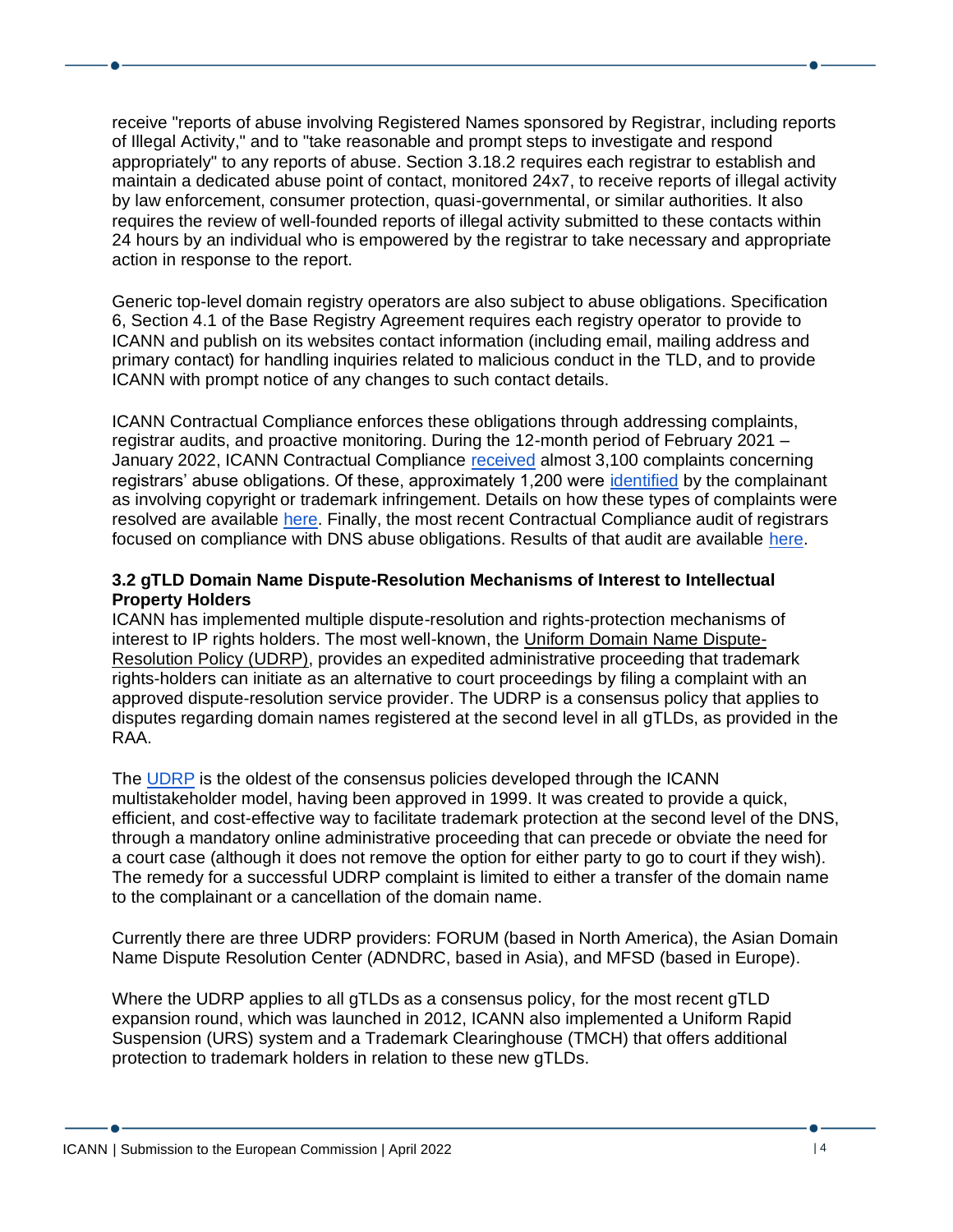The TMCH is a system that facilitates certain rights-protection mechanisms in the gTLD namespace, specifically relating to the registration of second-level domain names (for example, enabling the provision of priority registrations for holders of TMCH-validated trademarks). The TMCH functions by authenticating information from rights holders from all over the world, maintaining a centralized database for verified trademarks, and providing this information to registries and registrars during the domain name registration process. The TMCH plays an important role in supporting ongoing protection of trademark rights in the domain name system.

The URS dispute resolution procedure is an online administrative proceeding that was based on the UDRP and designed to provide trademark owners with a quick and low-cost process to combat cybersquatting. The URS provides a single remedy of suspension of the domain name(s) at issue for the duration of the registration; unlike the UDRP, the domain name is not transferred to the complainant or otherwise canceled. Given the expeditious nature of a URS proceeding, the burden of proof is also higher than for a UDRP proceeding.

In the country code Top-Level Domain (ccTLD) environment, decisions as to whether to use the UDRP or some variation of it depends in part on the requirements of national law. For example, some ccTLD registries have adopted the UDRPs, while other ccTLDs use a modified version of the UDRP or have created a specific alternative dispute resolution procedure. The .eu registry, for example, has adopted an alternative dispute resolution procedure based on the dispute resolution principles included in the relevant EU Regulations about the .eu top-level domain. The procedure is managed [by two providers,](https://eurid.eu/en/register-a-eu-domain/domain-name-disputes/) appointed by the registry, which act independently in a transparent and open manner.

#### **3.3. Domain Name Registration Data Policy and the Impact of GDPR**

In a hierarchical and decentralized system like the Internet, it is important for the entities that operate the pieces within it to be able to contact the other actors to warn of problems or coordinate responses to operational and other issues. Availability of registration data and access to it serves the public interest and contributes to the security and stability of the Internet by providing contact information to support efforts related to consumer protection, cybercrime investigation, DNS abuse, and intellectual property, and to address appropriate law enforcement needs. In that regard, the ICANN Bylaws mandate that there is a naming policy that makes certain data generally and publicly available: the so-called WHOIS or Registration Directory Services (RDS). Domain name registration data is a critical tool for identifying the actors behind domain names, which, in the context of counterfeiting, can be used to combat intellectual property fraud or prosecute trademark infringement. Domain name registration data includes personal directory-type information, such as a registrant's name, postal address, email address, and telephone number, as well as other, non-personal data, such as information about the domain name registrar.

The ICANN Bylaws provide that ICANN shall use commercially reasonable efforts to enforce its policies relating to the RDS and shall work with its Supporting Organizations and Advisory Committees to explore structural changes to improve accuracy and access to gTLD registration data, as well as consider safeguards for protecting such data. The Bylaws further recognize the need to ensure that ICANN's implementation of RDS requirements meets the legitimate needs of law enforcement, promoting consumer trust, and safeguarding registrant data.

Approximately 2,500 different legal entities around the world (the contracted parties) have their own subset of the global, decentralized RDS for gTLDs. There is no single, centralized database of this information; it is held by the individual contracted parties. The ccTLD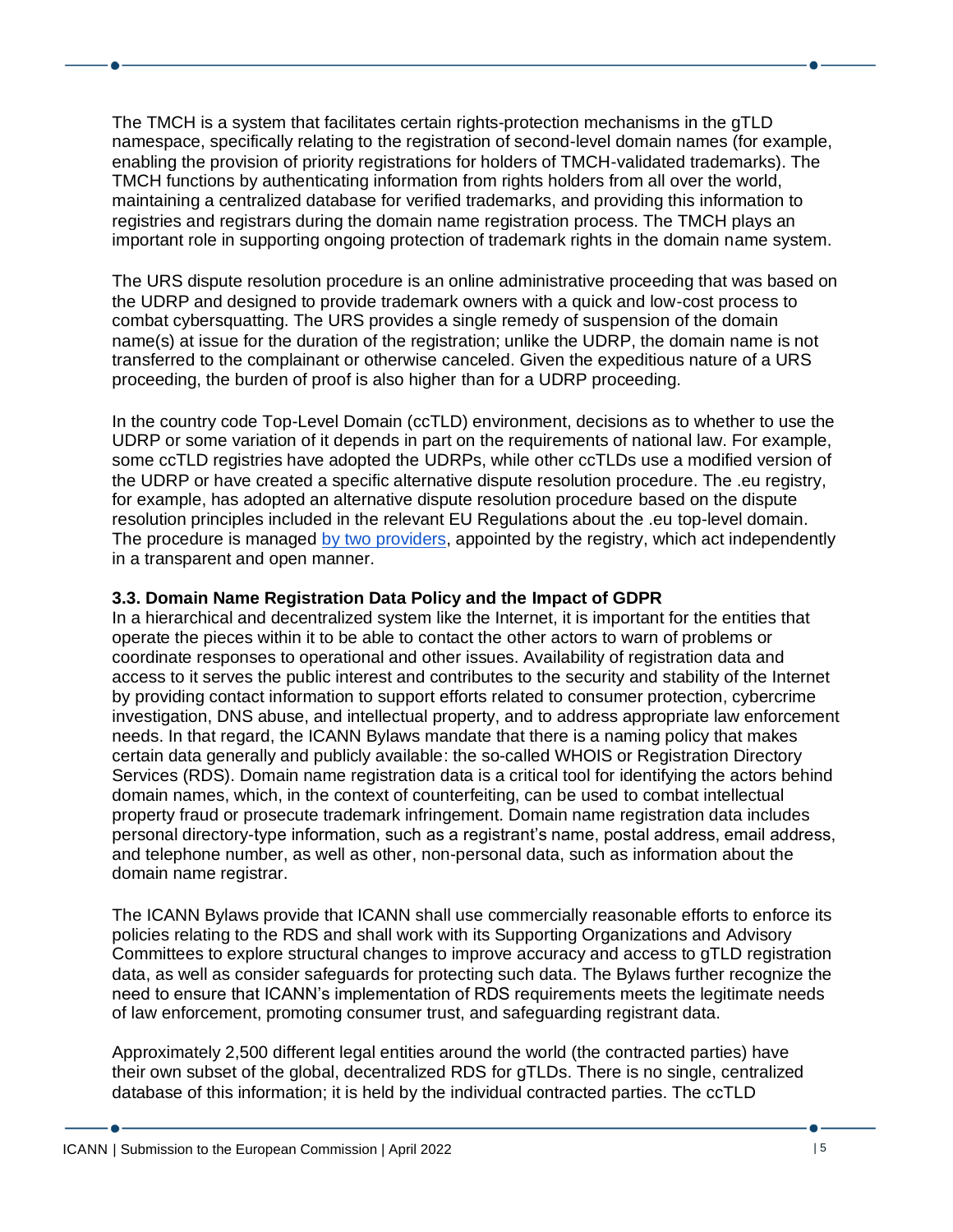operators, which set their own RDS policies, have their own database for their respective ccTLDs. There are also RDS systems that cover IP addressing and other numbers, which set their own policies.

When GDPR was enacted, the ICANN Board adopted the [Temporary Specification for](https://www.icann.org/resources/pages/gtld-registration-data-specs-en/#appendixA) gTLD [Registration Data](https://www.icann.org/resources/pages/gtld-registration-data-specs-en/#appendixA) (Temporary Specification), establishing temporary requirements to allow ICANN and gTLD registry operators and registrars to comply with the GDPR while continuing to uphold existing ICANN contractual requirements and community-developed policies. It maintained robust collection of registration data, but restricted access to registration data that might include personal information. In effect, most directory information contained in gTLD domain registration data is no longer publicly available. Parties seeking access to non-public gTLD registration data must request that access from the contracted parties. Contracted parties are required to provide reasonable access to personal data in registration data based on a legitimate interest pursued by the third party, except where such interests are overridden by the interests or fundamental rights and freedoms of the registered name holder or data subject, pursuant to GDPR Article 6(1)(f). Each contracted party conducts its own assessment to determine whether a request for access will be granted. This has fragmented a system that many rely upon for reasons as varied as law enforcement investigations, intellectual property, and security incident response, among others. The new registration data policy recommended by the community, following the Temporary Specification, confirmed the Temporary Specification approach.

In addition, GDPR affected ICANN org's ability to investigate inaccuracy of registration data and take steps to address it with gTLD registrars. Pre-GDPR, ICANN org investigated the accuracy of gTLD registration data both in response to external complaints and in the context of the [WHOIS Accuracy Reporting System](https://whois.icann.org/en/whoisars) project, in which ICANN org proactively identified potential inaccuracies and addressed them with registrars. This project was paused upon the effective date of the GDPR, given that much of the registrant contact information is now redacted from public view and, thus, not accessible for analysis. gTLD registrars remain obligated to collect, retain, and validate and verify this contact data, but are no longer obliged to publish it. Instead of this proactive analytic approach, ICANN org's activities in the registration data accuracy context are solely in the compliance context. If there is a question or complaint concerning a particular registrar's compliance with registration data verification and validation requirements, ICANN org will take steps to ensure the registrar is complying with the obligations in the RAA, according to which they must take reasonable steps to maintain the accuracy of their registrants' contact [information.](https://www.icann.org/resources/pages/approved-with-specs-2013-09-17-en#whois-accuracy)

# **4. DNS Security Threat Mitigation**

How to address the malicious use of domain names, broadly referred to as DNS abuse, is one of the most important discussions for the ICANN community currently taking place, and ICANN is the right place to discuss issues related to technical abuse. However, depending on what is meant by DNS abuse, some types may not fall within ICANN's responsibility as the technical coordinator of the DNS. ICANN is not the Internet's content police.

ICANN org, consistent with ICANN's remit as defined by the ICANN Bylaws, focuses its DNS abuse-related efforts primarily on supporting the mitigation of DNS security threats, adhering to ICANN's technical role and capabilities.

ICANN org takes a [multifaceted approach](https://www.icann.org/dns-security-threat) to supporting the mitigation of DNS security threats. DNS security threats include five broad categories of harmful activity: phishing, malware, botnet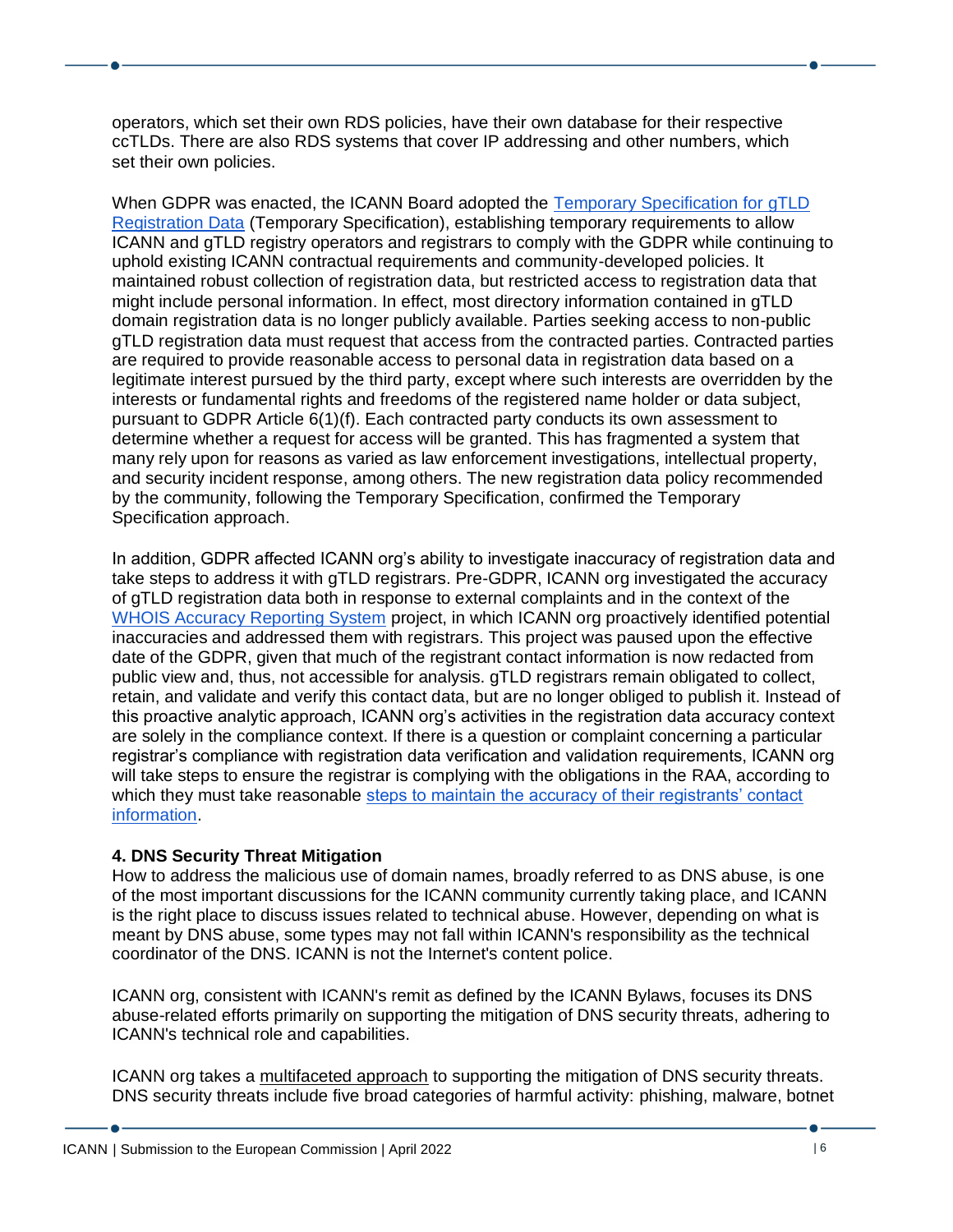command and control, pharming, and spam when used as a vector to deliver DNS security threats. Aside from monitoring the compliance with and enforcing the obligations prescribed in the RA, RAA, and the consensus policies as mentioned above, ICANN org is a trusted source of information about DNS threats by providing research, data, and expertise to help the Internet community have fact-based discussions about DNS abuse. ICANN provides tools to the Internet community to support mitigation of DNS security threats. Examples of ICANN's research projects and tools include:

• The **Domain Abuse Activity Reporting (DAAR)** system is designed to show where abuse is concentrated. The system collects DNS security threat data from reputation block lists (RBLs) for phishing, malware, botnet command and control domains, and spam as a delivery mechanism, and reports on what portion of domains in TLD zone files are reported in the RBLs on a daily basis via ICANN API [monthly reports.](https://www.icann.org/en/system/files/files/daar-monthly-report-28feb22-en.pdf) Using DAAR data, ICANN recently published a [report](https://www.icann.org/en/system/files/files/last-four-years-retrospect-brief-review-dns-abuse-trends-22mar22-en.pdf) on DNS abuse. In contrast to many existing industry white papers and general discussions published on DNS abuse, this new report relies on four years of data. Typically, similar studies use data with a much shorter time span such as six months. As a result, the report demonstrates that when discussing DNS abuse trends in general, there should be caution because depending on the question asked, the data used, and the data timeframe, we will receive different results.

We note that no one organization or data provider has a comprehensive overview of all security threats that exist on the Internet. Nonetheless, ICANN's DAAR datasets are a source of reliable and unbiased data and another source of possible research.

• The **Domain Name Security Threat Information Collection and Reporting (DNSTICR)** is an ongoing project of the ICANN Office of the Chief Technology Officer (OCTO) that looks at registrations related to specific events such as the COVID-19 pandemic or the conflict between Ukraine and Russia and aims to find evidence of any activity related to malware or phishing. Where sufficient evidence of malicious activity is found, ICANN org sends a report to the responsible registry or registrar so that they can determine the appropriate action, such as suspending or deleting the domain name.

In addition to these tools, registrars and registries have the ability to establish acceptable use and anti-abuse policies. These policies should include prohibitions on use of domain names to conduct or distribute DNS security threats, but also may contain further prohibitions that exceed the obligations in ICANN agreements or policies, such as content restrictions.

Furthermore, ICANN org maintains continued engagement with law enforcement, as well as with the cybersecurity industry, through organizations like the Forum of Incident Response and Security Teams (FIRST), the Messaging, Malware and Mobile Anti-Abuse Working Group (M3AAWG), the National Cyber Forensics and Training Alliance (NCFTA), and the Global Cyber Alliance. Also, ICANN org participates in closed, vetted trust-groups where actionable cyberthreat intelligence is shared, always keeping the focus on those threats that can put the security and stability of the DNS at risk, as well as on assisting the different security communities with subject matter expertise or with facilitation if needed to address the threats.

In terms of engagement, ICANN org has for years trained law enforcement and other public safety agencies on topics related to DNS investigations and will continue to do so. The org oftentimes partners with FIRST to deliver training to the incident response community, and with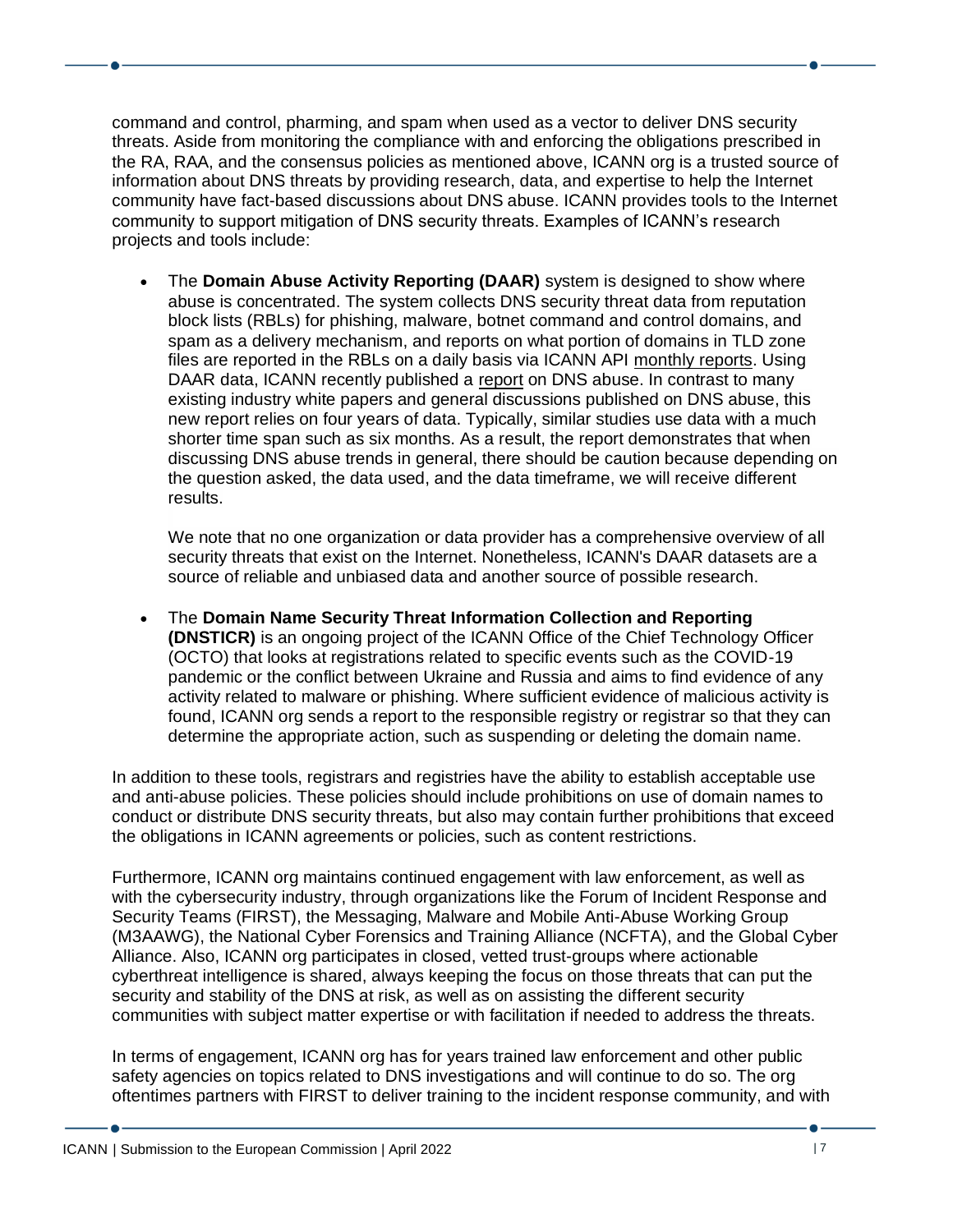the regional Internet registries (ARIN, APNIC, RIPE NCC, AFRINIC, and LACNIC) to deliver regional trainings that encompass both worlds, the names as well as the numbers.

Finally, ICANN org notes that normally, cyberthreat researchers who detect malicious domains not only share the relevant information with the cyberthreat intelligence community for mitigation and containment, but also frequently report the domains to the registrars or even the top-level domain operators in certain cases. Threat researchers may choose to follow this path regardless of whether the malicious domains use someone's trademark, the mimicking of that trademark being the lure to attract victims.

In cases like this, the fact that there is a likely trademark violation simply means that there is an additional path that may be followed on top of the reporting of the domain due to its involvement in activity like phishing, for example. That other path would normally be followed by lawyers, not threat researchers, and it would probably be under the UDRP or the URS, both of which are mentioned above.

#### **5. Closing Remarks**

ICANN org appreciates that protecting IP online can be challenging. As this high-level overview highlights, ICANN has several contractual and practical mechanisms to mitigate abuses such as IP infringement, while other actions remain outside of ICANN's remit. We would be pleased to discuss these mechanisms further with you, as well as ICANN's role in this space. ICANN org is also willing to share more concrete factual observations and data from the DAAR system, as well as the trends we observe in our engagement activities. ICANN org hopes this contribution will be helpful to support policymakers' analyses and objectives.